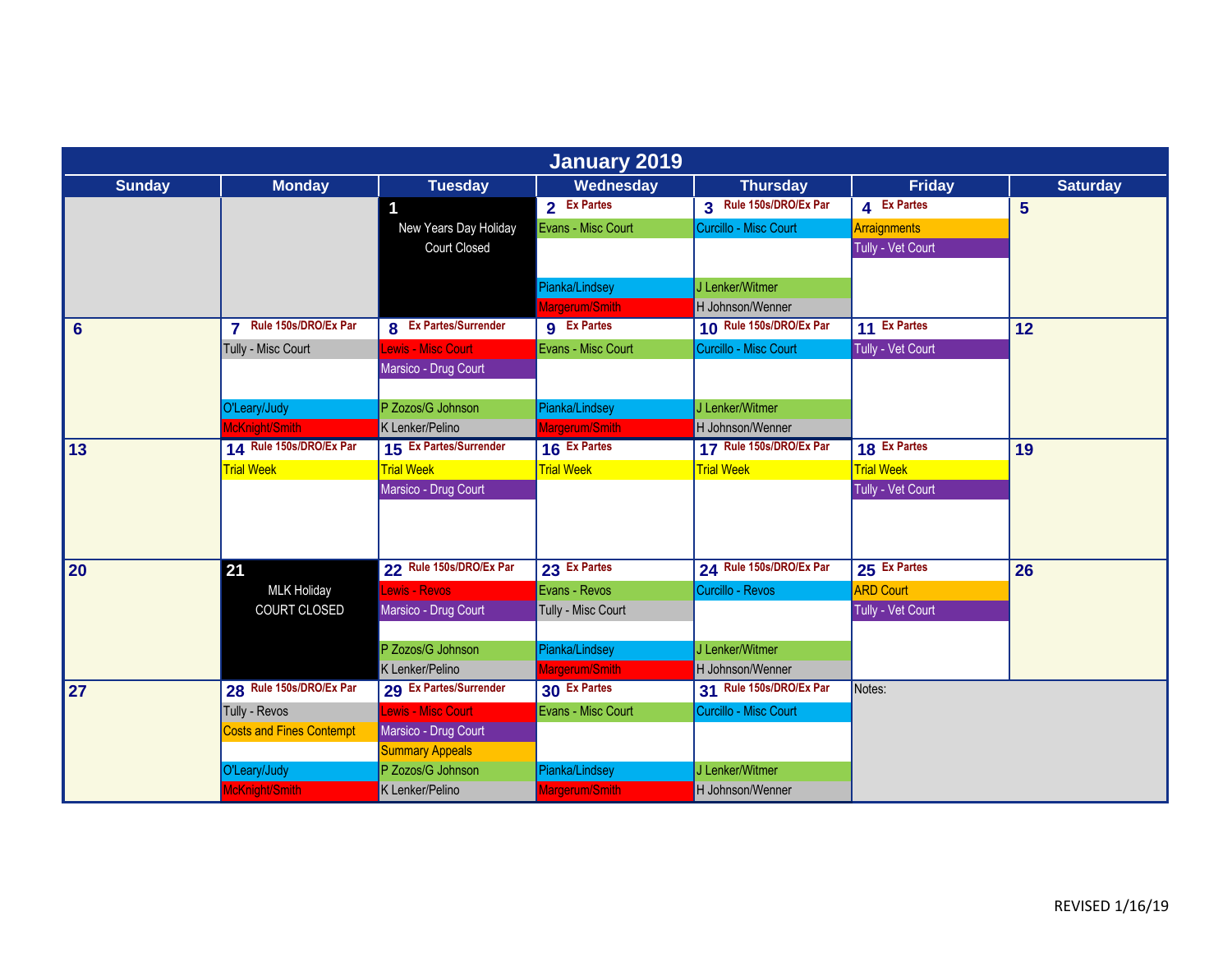|                         | <b>February 2019</b>    |                         |                                  |                                                 |                   |                 |  |  |  |
|-------------------------|-------------------------|-------------------------|----------------------------------|-------------------------------------------------|-------------------|-----------------|--|--|--|
| <b>Sunday</b>           | <b>Monday</b>           | <b>Tuesday</b>          | Wednesday                        | <b>Thursday</b>                                 | <b>Friday</b>     | <b>Saturday</b> |  |  |  |
|                         |                         |                         |                                  |                                                 | 1 Ex Partes       | $\overline{2}$  |  |  |  |
|                         |                         |                         |                                  |                                                 | Tully - Vet Court |                 |  |  |  |
|                         |                         |                         |                                  |                                                 |                   |                 |  |  |  |
|                         |                         |                         |                                  |                                                 |                   |                 |  |  |  |
|                         |                         |                         |                                  |                                                 |                   |                 |  |  |  |
| $\overline{\mathbf{3}}$ | 4 Rule 150s/DRO/Ex Par  | 5 Ex Partes/Surrender   | 6 Ex Partes                      | Rule 150s/DRO/Ex Par<br>$\overline{\mathbf{z}}$ | 8 Ex Partes       | 9               |  |  |  |
|                         | Tully - Misc Court      | ewis - Misc Court       | Evans - Misc Court               | Curcillo - Misc Court                           | Arraignments      |                 |  |  |  |
|                         |                         | Marsico - Drug Court    |                                  |                                                 | Tully - Vet Court |                 |  |  |  |
|                         |                         |                         |                                  |                                                 |                   |                 |  |  |  |
|                         | O'Leary/Judy            | P Zozos/G Johnson       | Pianka/Lindsey                   | J Lenker/Witmer                                 |                   |                 |  |  |  |
|                         | McKnight/Smith          | K Lenker/Pelino         | Margerum/Smith                   | H Johnson/Wenner                                |                   |                 |  |  |  |
| 10                      | 11 Rule 150s/DRO/Ex Par | 12 Ex Partes/Surrender  | 13 Ex Partes                     | 14 Rule 150s/DRO/Ex Par                         | 15 Ex Partes      | 16              |  |  |  |
|                         | <b>Trial Week</b>       | <b>Trial Week</b>       | <b>Trial Week</b>                | <b>Trial Week</b>                               | <b>Trial Week</b> |                 |  |  |  |
|                         |                         | Marsico - Drug Court    |                                  |                                                 | Tully - Vet Court |                 |  |  |  |
|                         |                         |                         |                                  |                                                 |                   |                 |  |  |  |
|                         |                         |                         |                                  |                                                 |                   |                 |  |  |  |
|                         |                         | 19 Rule 150s/DRO/Ex Par |                                  |                                                 |                   |                 |  |  |  |
| 17                      | 18                      |                         | 20 Ex Partes                     | 21 Rule 150s/DRO/Ex Par                         | 22 Ex Partes      | 23              |  |  |  |
|                         | President's Day Holiday | Lewis - Revos           | Evans - Revos                    | Curcillo - Revos                                | <b>ARD Court</b>  |                 |  |  |  |
|                         | <b>Court Closed</b>     | Marsico - Drug Court    | Tully - Misc Court               |                                                 | Tully - Vet Court |                 |  |  |  |
|                         |                         | P Zozos/G Johnson       |                                  | J Lenker/Witmer                                 |                   |                 |  |  |  |
|                         |                         | K Lenker/Pelino         | Pianka/Lindsey<br>Margerum/Smith | H Johnson/Wenner                                |                   |                 |  |  |  |
|                         | 25 Rule 150s/DRO/Ex Par | 26 Ex Partes/Surrender  | 27 Ex Partes                     | 28 Rule 150s/DRO/Ex Par                         | Notes:            |                 |  |  |  |
| 24                      | Tully - Revos           | Lewis - Misc Court      | Evans - Misc Court               | Curcillo - Misc Court                           |                   |                 |  |  |  |
|                         |                         | Marsico - Drug Court    |                                  |                                                 |                   |                 |  |  |  |
|                         |                         | <b>Summary Appeals</b>  |                                  |                                                 |                   |                 |  |  |  |
|                         | O'Leary/Judy            | P Zozos/G Johnson       | Pianka/Lindsey                   | J Lenker/Witmer                                 |                   |                 |  |  |  |
|                         | McKnight/Smith          | K Lenker/Pelino         | Margerum/Smith                   | H Johnson/Wenner                                |                   |                 |  |  |  |
|                         |                         |                         |                                  |                                                 |                   |                 |  |  |  |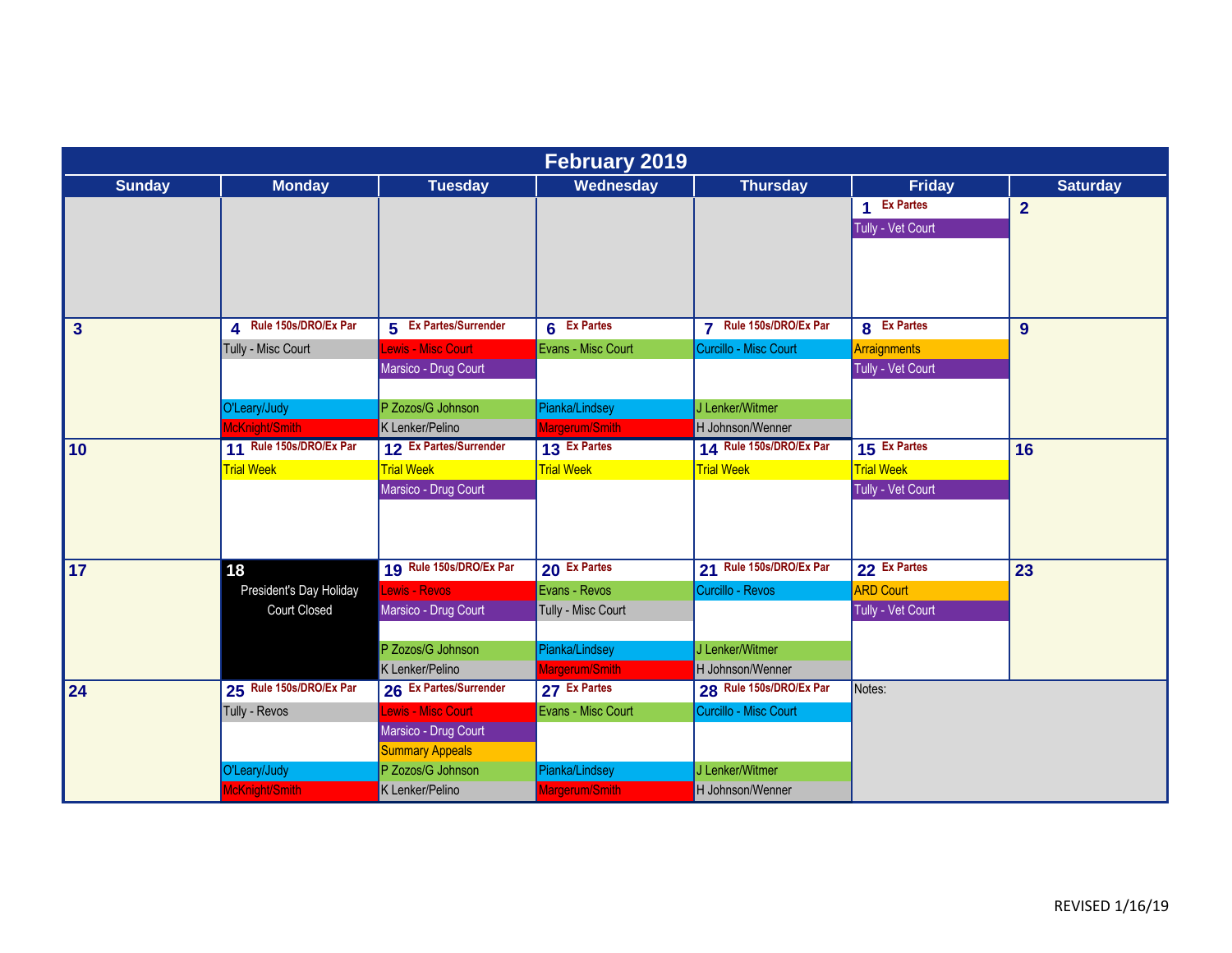|               |                         |                                 | <b>March 2019</b>  |                         |                     |                 |
|---------------|-------------------------|---------------------------------|--------------------|-------------------------|---------------------|-----------------|
| <b>Sunday</b> | <b>Monday</b>           | <b>Tuesday</b>                  | Wednesday          | <b>Thursday</b>         | <b>Friday</b>       | <b>Saturday</b> |
|               |                         |                                 |                    |                         | 1 Ex Partes         | $\overline{2}$  |
|               |                         |                                 |                    |                         | Tully - Vet Court   |                 |
|               |                         |                                 |                    |                         |                     |                 |
|               |                         |                                 |                    |                         |                     |                 |
|               |                         |                                 |                    |                         |                     |                 |
|               |                         |                                 |                    |                         |                     |                 |
| $\mathbf{3}$  | 4 Rule 150s/DRO/Ex Par  | 5 Ex Partes/Surrender           | 6 Ex Partes        | 7 Rule 150s/DRO/Ex Par  | 8 Ex Partes         | 9 <sup>°</sup>  |
|               | <b>Trial Week</b>       | <b>Trial Week</b>               | <b>Trial Week</b>  | <b>Trial Week</b>       | <b>Trial Week</b>   |                 |
|               |                         | Marsico - Drug Court            |                    |                         | Tully - Vet Court   |                 |
|               |                         |                                 |                    |                         |                     |                 |
|               |                         |                                 |                    |                         |                     |                 |
|               |                         |                                 |                    |                         |                     |                 |
| 10            | 11 Rule 150s/DRO/Ex Par | 12 Ex Partes/Surrender          | 13 Ex Partes       | 14 Rule 150s/DRO/Ex Par | 15 Ex Partes        | 16              |
|               | Tully - Revos           | Lewis - Revos                   | Evans - Revos      | Curcillo - Revos        | <b>Arraignments</b> |                 |
|               |                         | Marsico - Drug Court            |                    |                         | Tully - Vet Court   |                 |
|               |                         |                                 |                    |                         |                     |                 |
|               | O'Leary/Judy            | P Zozos/G Johnson               | Pianka/Lindsey     | J Lenker/Witmer         |                     |                 |
|               | McKnight/Smith          | K Lenker/Pelino                 | Margerum/Smith     | H Johnson/Wenner        |                     |                 |
| 17            | 18 Rule 150s/DRO/Ex Par | 19 Ex Partes/Surrender          | 20 Ex Partes       | 21 Rule 150s/DRO/Ex Par | 22 Ex Partes        | 23              |
|               | Tully - Misc Court      | Lewis - Misc Court              | Evans - Misc Court | Curcillo - Misc Court   | <b>ARD Court</b>    |                 |
|               |                         | Marsico - Drug Court            |                    |                         | Tully - Vet Court   |                 |
|               |                         | <b>Costs and Fines Contempt</b> |                    |                         |                     |                 |
|               | O'Leary/Judy            | P Zozos/G Johnson               | Pianka/Lindsey     | J Lenker/Witmer         |                     |                 |
|               | McKnight/Smith          | K Lenker/Pelino                 | Margerum/Smith     | H Johnson/Wenner        |                     |                 |
| 24            | 25 Rule 150s/DRO/Ex Par | 26 Ex Partes/Surrender          | 27 Ex Partes       | 28 Rule 150s/DRO/Ex Par | 29 Ex Partes        | 30              |
|               | Tully - Misc Court      | Lewis - Misc Court              | Evans - Misc Court | Curcillo - Misc Court   | Tully - Vet Court   |                 |
|               |                         | Marsico - Drug Court            |                    |                         |                     |                 |
|               |                         | <b>Summary Appeals</b>          |                    |                         |                     |                 |
|               | O'Leary/Judy            | P Zozos/G Johnson               | Pianka/Lindsey     | J Lenker/Witmer         |                     |                 |
|               | McKnight/Smith          | K Lenker/Pelino                 | Margerum/Smith     | H Johnson/Wenner        |                     |                 |
| 31            | Notes:                  |                                 |                    |                         |                     |                 |
|               |                         |                                 |                    |                         |                     |                 |
|               |                         |                                 |                    |                         |                     |                 |
|               |                         |                                 |                    |                         |                     |                 |
|               |                         |                                 |                    |                         |                     |                 |
|               |                         |                                 |                    |                         |                     |                 |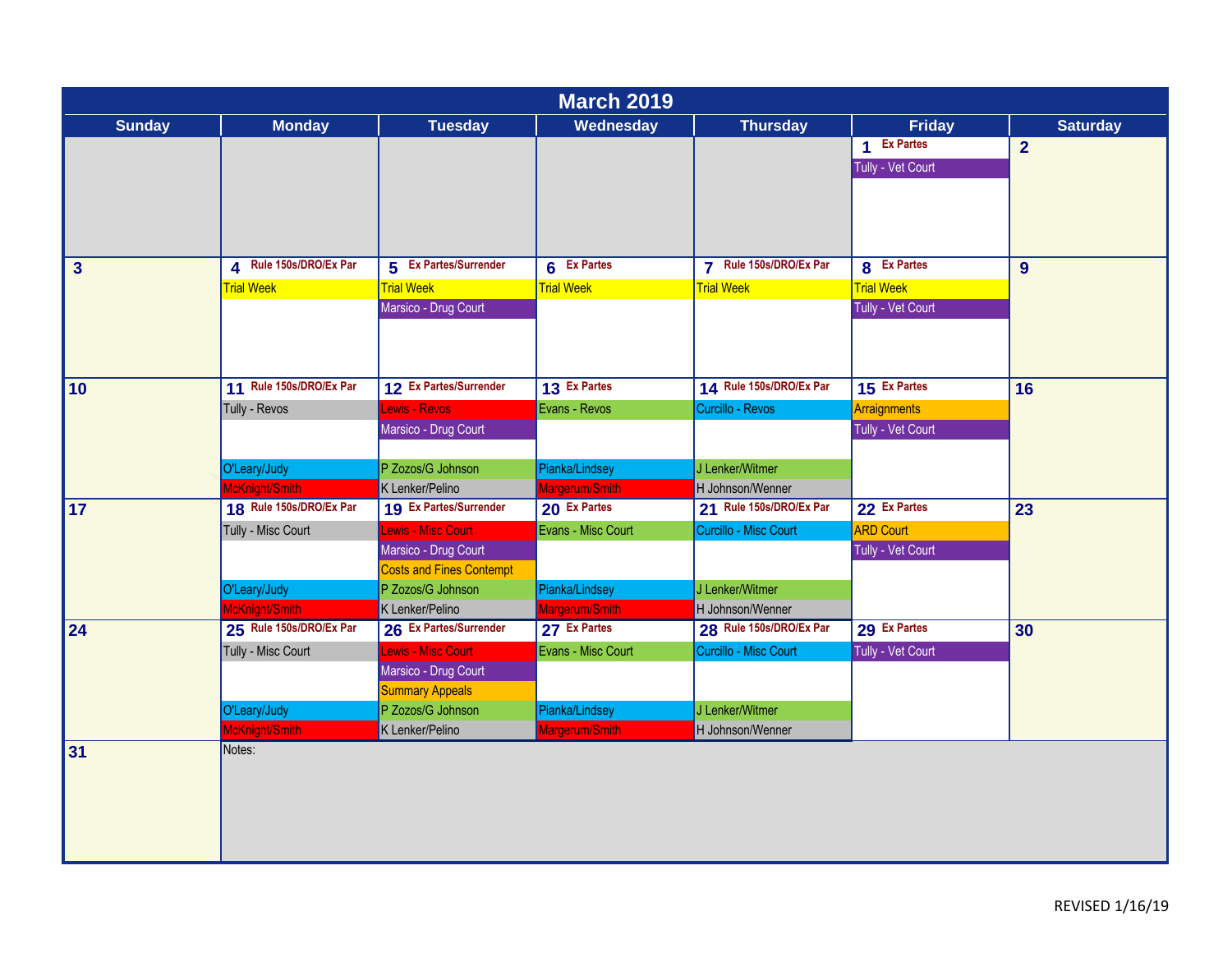| <b>April 2019</b> |                         |                              |                    |                         |                     |                 |  |  |
|-------------------|-------------------------|------------------------------|--------------------|-------------------------|---------------------|-----------------|--|--|
| <b>Sunday</b>     | <b>Monday</b>           | <b>Tuesday</b>               | Wednesday          | <b>Thursday</b>         | <b>Friday</b>       | <b>Saturday</b> |  |  |
|                   | 1 Rule 150s/DRO/Ex Par  | 2 Ex Partes/Surrender        | 3 Ex Partes        | 4 Rule 150s/DRO/Ex Par  | 5 Ex Partes         | $6\phantom{1}$  |  |  |
|                   | Tully - Misc Court      | ewis - Misc Court            | Evans - Misc Court | Curcillo - Misc Court   | Tully - Vet Court   |                 |  |  |
|                   |                         | Marsico - Drug Court         |                    |                         |                     |                 |  |  |
|                   |                         |                              |                    |                         |                     |                 |  |  |
|                   | O'Leary/Judy            | P Zozos/G Johnson            | Pianka/Lindsey     | J Lenker/Witmer         |                     |                 |  |  |
|                   | McKnight/Smith          | K Lenker/Pelino              | Margerum/Smith     | H Johnson/Wenner        |                     |                 |  |  |
| $\overline{7}$    | 8 Rule 150s/DRO/Ex Par  | <b>g</b> Ex Partes/Surrender | 10 Ex Partes       | 11 Rule 150s/DRO/Ex Par | 12 Ex Partes        | 13              |  |  |
|                   | <b>Trial Week</b>       | <b>Trial Week</b>            | <b>Trial Week</b>  | <b>Trial Week</b>       | <b>Trial Week</b>   |                 |  |  |
|                   |                         | Marsico - Drug Court         |                    |                         | Tully - Vet Court   |                 |  |  |
|                   |                         |                              |                    |                         |                     |                 |  |  |
|                   |                         |                              |                    |                         |                     |                 |  |  |
| 14                | 15 Rule 150s/DRO/Ex Par | 16 Ex Partes/Surrender       | 17 Ex Partes       | 18 Rule 150s/DRO/Ex Par | 19 Ex Partes        | 20              |  |  |
|                   | Tully - Revos           | ewis - Reyos                 | Evans - Revos      | Curcillo - Revos        | <b>Arraignments</b> |                 |  |  |
|                   |                         | Marsico - Drug Court         |                    |                         | Tully - Vet Court   |                 |  |  |
|                   |                         |                              |                    |                         |                     |                 |  |  |
|                   | O'Leary/Judy            | P Zozos/G Johnson            | Pianka/Lindsey     | J Lenker/Witmer         |                     |                 |  |  |
|                   | McKnight/Smith          | K Lenker/Pelino              | Margerum/Smith     | H Johnson/Wenner        |                     |                 |  |  |
| 21                | 22 Rule 150s/DRO/Ex Par | 23 Ex Partes/Surrender       | 24 Ex Partes       | 25 Rule 150s/DRO/Ex Par | 26 Ex Partes        | 27              |  |  |
|                   | Tully - Misc Court      | Lewis - Misc Court           | Evans - Misc Court | Curcillo - Misc Court   | <b>ARD Court</b>    |                 |  |  |
|                   |                         | Marsico - Drug Court         |                    |                         | Tully - Vet Court   |                 |  |  |
|                   |                         |                              |                    |                         |                     |                 |  |  |
|                   | O'Leary/Judy            | P Zozos/G Johnson            | Pianka/Lindsey     | J Lenker/Witmer         |                     |                 |  |  |
|                   | McKnight/Smith          | K Lenker/Pelino              | Margerum/Smith     | H Johnson/Wenner        |                     |                 |  |  |
| 28                | 29 Rule 150s/DRO/Ex Par | 30 Ex Partes/Surrender       | Notes:             |                         |                     |                 |  |  |
|                   | Tully - Misc Court      | Lewis - Misc Court           |                    |                         |                     |                 |  |  |
|                   |                         | Marsico - Drug Court         |                    |                         |                     |                 |  |  |
|                   |                         | <b>Summary Appeals</b>       |                    |                         |                     |                 |  |  |
|                   | O'Leary/Judy            | P Zozos/G Johnson            |                    |                         |                     |                 |  |  |
|                   | McKnight/Smith          | K Lenker/Pelino              |                    |                         |                     |                 |  |  |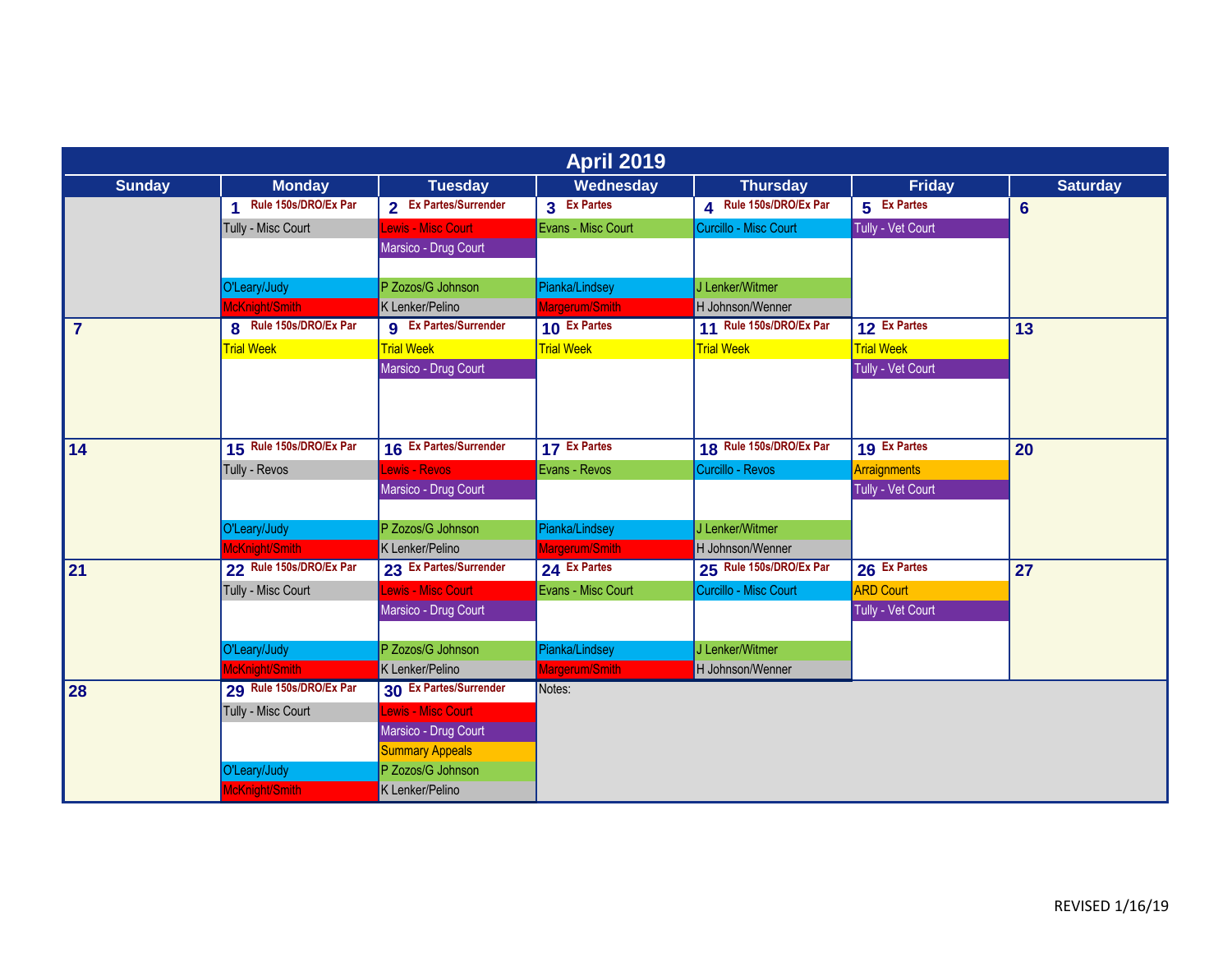| <b>May 2019</b> |                         |                                 |                    |                               |                      |                 |  |  |
|-----------------|-------------------------|---------------------------------|--------------------|-------------------------------|----------------------|-----------------|--|--|
| <b>Sunday</b>   | <b>Monday</b>           | <b>Tuesday</b>                  | Wednesday          | <b>Thursday</b>               | Friday               | <b>Saturday</b> |  |  |
|                 |                         |                                 | 1 Ex Partes        | 2 Rule 150s/DRO/Ex Par        | 3 Ex Partes          | 4               |  |  |
|                 |                         |                                 | Evans - Misc Court | Curcillo - Misc Court         | Tully - Vet Court    |                 |  |  |
|                 |                         |                                 |                    |                               | <b>Lewis - Revos</b> |                 |  |  |
|                 |                         |                                 |                    |                               |                      |                 |  |  |
|                 |                         |                                 | Pianka/Lindsey     | J Lenker/Witmer               |                      |                 |  |  |
|                 |                         |                                 | Margerum/Smith     | H Johnson/Wenner              |                      |                 |  |  |
| $5\phantom{1}$  | 6 Rule 150s/DRO/Ex Par  | <b>7</b> Ex Partes/Surrender    | 8 Ex Partes        | <b>g</b> Rule 150s/DRO/Ex Par | 10 Ex Partes         | 11              |  |  |
|                 | <b>Trial Week</b>       | <b>Trial Week</b>               | <b>Trial Week</b>  | <b>Trial Week</b>             | <b>Trial Week</b>    |                 |  |  |
|                 |                         | Marsico - Drug Court            |                    |                               | Tully - Vet Court    |                 |  |  |
|                 |                         |                                 |                    |                               |                      |                 |  |  |
|                 |                         |                                 |                    |                               |                      |                 |  |  |
| 12              | 13 Rule 150s/DRO/Ex Par | 14 Ex Partes/Surrender          | 15 Ex Partes       | 16 Rule 150s/DRO/Ex Par       | 17 Ex Partes         | 18              |  |  |
|                 | Tully - Revos           | Marsico - Drug Court            | Evans - Revos      | Curcillo - Revos              | <b>Arraignments</b>  |                 |  |  |
|                 |                         |                                 | Tully - Misc Court |                               | Tully - Vet Court    |                 |  |  |
|                 |                         |                                 |                    |                               |                      |                 |  |  |
|                 | O'Leary/Judy            | P Zozos/G Johnson               | Pianka/Lindsey     | J Lenker/Witmer               |                      |                 |  |  |
|                 | McKnight/Smith          | K Lenker/Pelino                 | Margerum/Smith     | H Johnson/Wenner              |                      |                 |  |  |
| 19              | 20 Rule 150s/DRO/Ex Par | 21 Ex Partes/Surrender          | 22 Ex Partes       | 23 Rule 150s/DRO/Ex Par       | 24 Ex Partes         | 25              |  |  |
|                 | Tully - Misc Court      | Lewis - Misc Court              | Evans - Misc Court | Curcillo - Misc Court         | <b>ARD Court</b>     |                 |  |  |
|                 |                         | Marsico - Drug Court            |                    |                               | Tully - Vet Court    |                 |  |  |
|                 |                         | <b>Costs and Fines Contempt</b> |                    |                               |                      |                 |  |  |
|                 | O'Leary/Judy            | P Zozos/G Johnson               | Pianka/Lindsey     | J Lenker/Witmer               |                      |                 |  |  |
|                 | McKnight/Smith          | K Lenker/Pelino                 | Margerum/Smith     | H Johnson/Wenner              |                      |                 |  |  |
| 26              | 27                      | 28 Rule 150s/DRO/Ex Par         | 29 Ex Partes       | 30 Rule 150s/DRO/Ex Par       | 31 Ex Partes         | Notes:          |  |  |
|                 | Memorial Day Holiday    | Lewis - Misc Court              | Evans - Misc Court | Curcillo - Misc Court         | Tully - Vet Court    |                 |  |  |
|                 | <b>Court Closed</b>     | Marsico - Drug Court            |                    |                               |                      |                 |  |  |
|                 |                         | <b>Summary Appeals</b>          |                    |                               |                      |                 |  |  |
|                 |                         | P Zozos/G Johnson               | Pianka/Lindsey     | J Lenker/Witmer               |                      |                 |  |  |
|                 |                         | K Lenker/Pelino                 | Margerum/Smith     | H Johnson/Wenner              |                      |                 |  |  |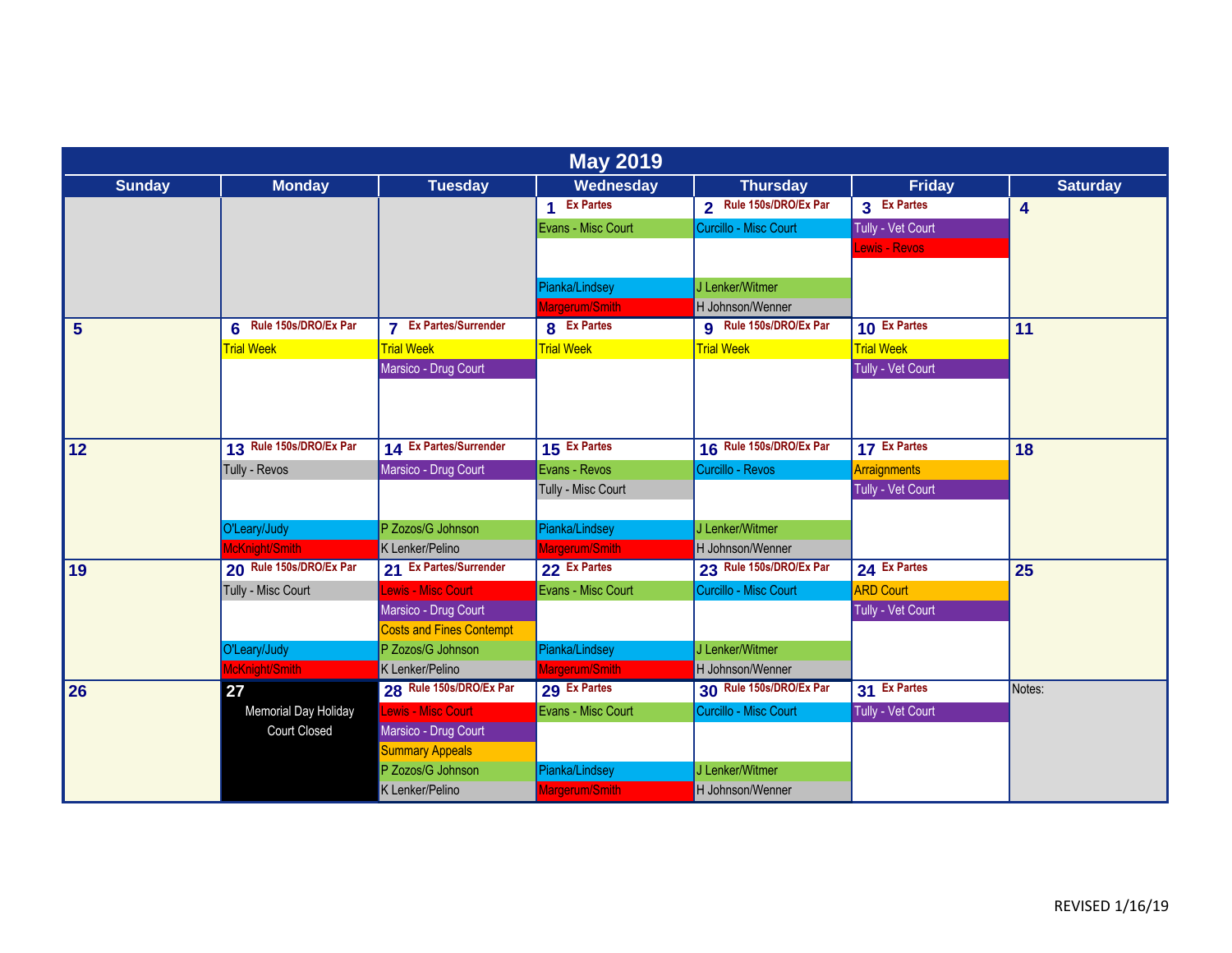| <b>June 2019</b> |                         |                        |                    |                         |                     |                 |  |  |
|------------------|-------------------------|------------------------|--------------------|-------------------------|---------------------|-----------------|--|--|
| <b>Sunday</b>    | <b>Monday</b>           | <b>Tuesday</b>         | Wednesday          | <b>Thursday</b>         | <b>Friday</b>       | <b>Saturday</b> |  |  |
|                  |                         |                        |                    |                         |                     | $\mathbf 1$     |  |  |
| $\overline{2}$   | 3 Rule 150s/DRO/Ex Par  | 4 Ex Partes/Surrender  | 5 Ex Partes        | 6 Rule 150s/DRO/Ex Par  | <b>7</b> Ex Partes  | 8               |  |  |
|                  | Tully - Misc Court      | Lewis - Misc Court     | Evans - Misc Court | Curcillo - Misc Court   | <b>Arraignments</b> |                 |  |  |
|                  |                         | Marsico - Drug Court   |                    |                         | Tully - Vet Court   |                 |  |  |
|                  | O'Leary/Judy            | P Zozos/G Johnson      | Pianka/Lindsey     | J Lenker/Witmer         |                     |                 |  |  |
|                  | McKnight/Smith          | K Lenker/Pelino        | Margerum/Smith     | H Johnson/Wenner        |                     |                 |  |  |
| 9                | 10 Rule 150s/DRO/Ex Par | 11 Ex Partes/Surrender | 12 Ex Partes       | 13 Rule 150s/DRO/Ex Par | 14 Ex Partes        | 15              |  |  |
|                  | <b>Trial Week</b>       | <b>Trial Week</b>      | <b>Trial Week</b>  | <b>Trial Week</b>       | <b>Trial Week</b>   |                 |  |  |
|                  |                         | Marsico - Drug Court   |                    |                         | Tully - Vet Court   |                 |  |  |
| 16               | 17 Rule 150s/DRO/Ex Par | 18 Ex Partes/Surrender | 19 Ex Partes       | 20 Rule 150s/DRO/Ex Par | 21 Ex Partes        | 22              |  |  |
|                  | Tully - Revos           | ewis - Revos           | Evans - Revos      | Curcillo - Revos        | <b>ARD Court</b>    |                 |  |  |
|                  |                         | Marsico - Drug Court   |                    |                         | Tully - Vet Court   |                 |  |  |
|                  | O'Leary/Judy            | P Zozos/G Johnson      | Pianka/Lindsey     | J Lenker/Witmer         |                     |                 |  |  |
|                  | McKnight/Smith          | K Lenker/Pelino        | Margerum/Smith     | H Johnson/Wenner        |                     |                 |  |  |
| 23               | 24 Rule 150s/DRO/Ex Par | 25 Ex Partes/Surrender | 26 Ex Partes       | 27 Rule 150s/DRO/Ex Par | 28 Ex Partes        | 29              |  |  |
|                  | Tully - Misc Court      | Lewis - Misc Court     | Evans - Misc Court | Curcillo - Misc Court   | Tully - Vet Court   |                 |  |  |
|                  |                         | Marsico - Drug Court   |                    |                         |                     |                 |  |  |
|                  |                         | <b>Summary Appeals</b> |                    |                         |                     |                 |  |  |
|                  | O'Leary/Judy            | P Zozos/G Johnson      | Pianka/Lindsey     | J Lenker/Witmer         |                     |                 |  |  |
|                  | McKnight/Smith          | K Lenker/Pelino        | Margerum/Smith     | H Johnson/Wenner        |                     |                 |  |  |
| 30               | Notes:                  |                        |                    |                         |                     |                 |  |  |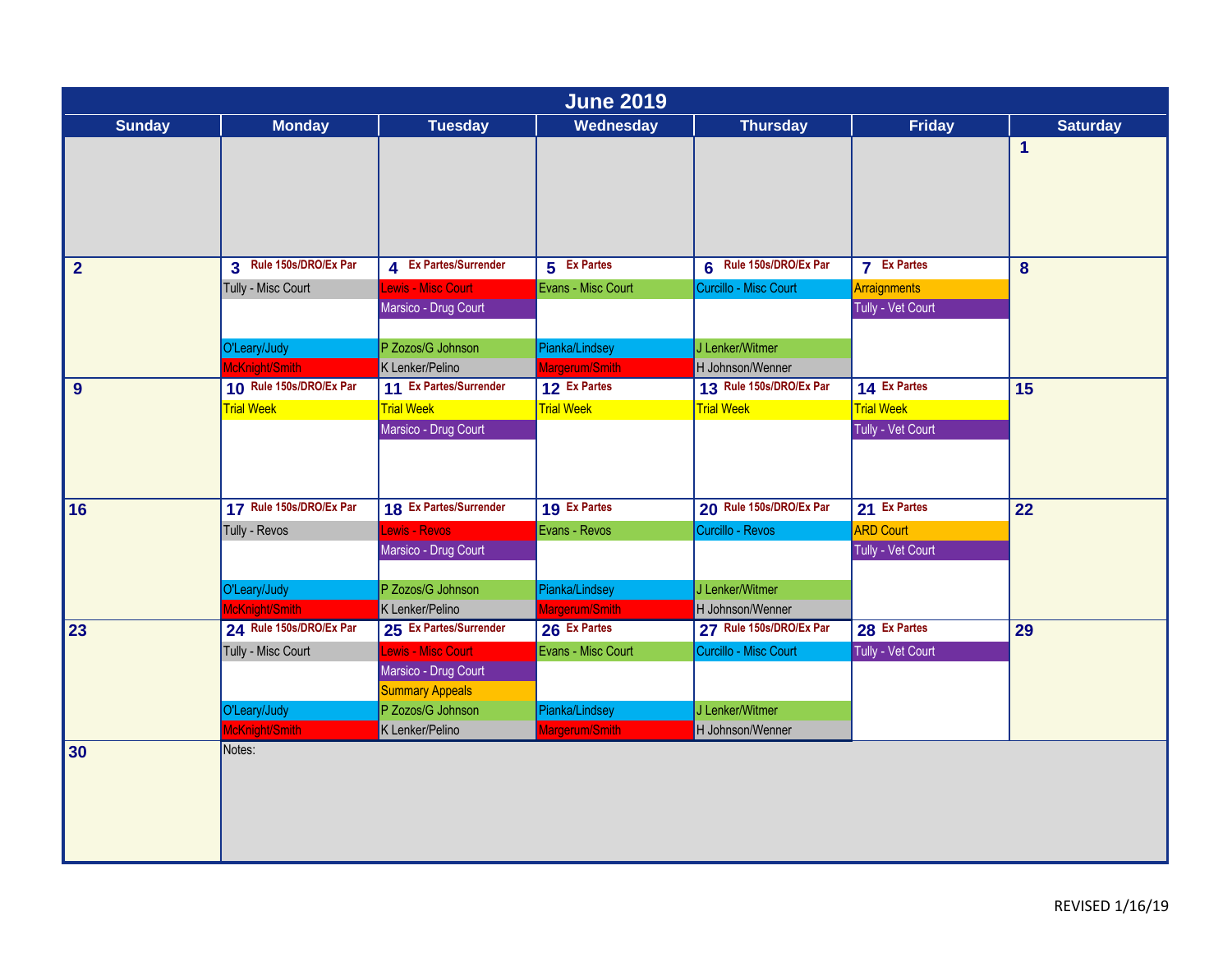|                |                         |                                 | <b>July 2019</b>   |                          |                        |                 |
|----------------|-------------------------|---------------------------------|--------------------|--------------------------|------------------------|-----------------|
| <b>Sunday</b>  | <b>Monday</b>           | <b>Tuesday</b>                  | Wednesday          | <b>Thursday</b>          | <b>Friday</b>          | <b>Saturday</b> |
|                | 1 Rule 150s/DRO/Ex Par  | 2 Ex Partes/Surrender           | 3 Ex Partes        | 4                        | 5 Rule 150s/DRO/Ex Par | $6\phantom{1}6$ |
|                | Tully - Misc Court      | Lewis - Misc Court              | Evans - Misc Court | Independence Day Holiday |                        |                 |
|                |                         | Marsico - Drug Court            |                    | <b>Court Closed</b>      |                        |                 |
|                |                         |                                 |                    |                          |                        |                 |
|                | O'Leary/Judy            | P Zozos/G Johnson               | Pianka/Lindsey     |                          |                        |                 |
|                | McKnight/Smith          | K Lenker/Pelino                 | Margerum/Smith     |                          |                        |                 |
| $\overline{7}$ | 8 Rule 150s/DRO/Ex Par  | <b>g</b> Ex Partes/Surrender    | 10 Ex Partes       | 11 Rule 150s/DRO/Ex Par  | 12 Ex Partes           | 13              |
|                | Tully - Misc Court      | Lewis - Misc Court              | Evans - Misc Court | Curcillo - Misc Court    | Arraignments           |                 |
|                |                         | Marsico - Drug Court            |                    |                          | Tully - Vet Court      |                 |
|                |                         |                                 |                    |                          |                        |                 |
|                | O'Leary/Judy            | P Zozos/G Johnson               | Pianka/Lindsey     | J Lenker/Witmer          |                        |                 |
|                | McKnight/Smith          | K Lenker/Pelino                 | Margerum/Smith     | H Johnson/Wenner         |                        |                 |
| 14             | 15 Rule 150s/DRO/Ex Par | 16 Ex Partes/Surrender          | 17 Ex Partes       | 18 Rule 150s/DRO/Ex Par  | 19 Ex Partes           | 20              |
|                | Tully - Revos           | Lewis - Revos                   | Evans - Revos      | Curcillo - Revos         | <b>ARD Court</b>       |                 |
|                |                         | Marsico - Drug Court            |                    |                          | Tully - Vet Court      |                 |
|                |                         |                                 |                    |                          |                        |                 |
|                | O'Leary/Judy            | P Zozos/G Johnson               | Pianka/Lindsey     | J Lenker/Witmer          |                        |                 |
|                | McKnight/Smith          | K Lenker/Pelino                 | Margerum/Smith     | H Johnson/Wenner         |                        |                 |
| 21             | 22 Rule 150s/DRO/Ex Par | 23 Ex Partes/Surrender          | 24 Ex Partes       | 25 Rule 150s/DRO/Ex Par  | 26 Ex Partes           | 27              |
|                | Tully - Misc Court      | Lewis - Misc Court              | Evans - Misc Court | Curcillo - Misc Court    | Tully - Vet Court      |                 |
|                |                         | Marsico - Drug Court            |                    |                          | Lewis - Misc Court     |                 |
|                |                         | <b>Costs and Fines Contempt</b> |                    |                          |                        |                 |
|                | O'Leary/Judy            | P Zozos/G Johnson               | Pianka/Lindsey     | J Lenker/Witmer          |                        |                 |
|                | McKnight/Smith          | K Lenker/Pelino                 | Margerum/Smith     | H Johnson/Wenner         |                        |                 |
| 28             | 29 Rule 150s/DRO/Ex Par | 30 Ex Partes/Surrender          | 31 Ex Partes       | Notes:                   |                        |                 |
|                | Tully - Misc Court      | Marsico - Drug Court            | Evans - Misc Court |                          |                        |                 |
|                |                         | <b>Summary Appeals</b>          |                    |                          |                        |                 |
|                |                         |                                 |                    |                          |                        |                 |
|                | O'Leary/Judy            | P Zozos/G Johnson               | Pianka/Lindsey     |                          |                        |                 |
|                | McKnight/Smith          | K Lenker/Pelino                 | Margerum/Smith     |                          |                        |                 |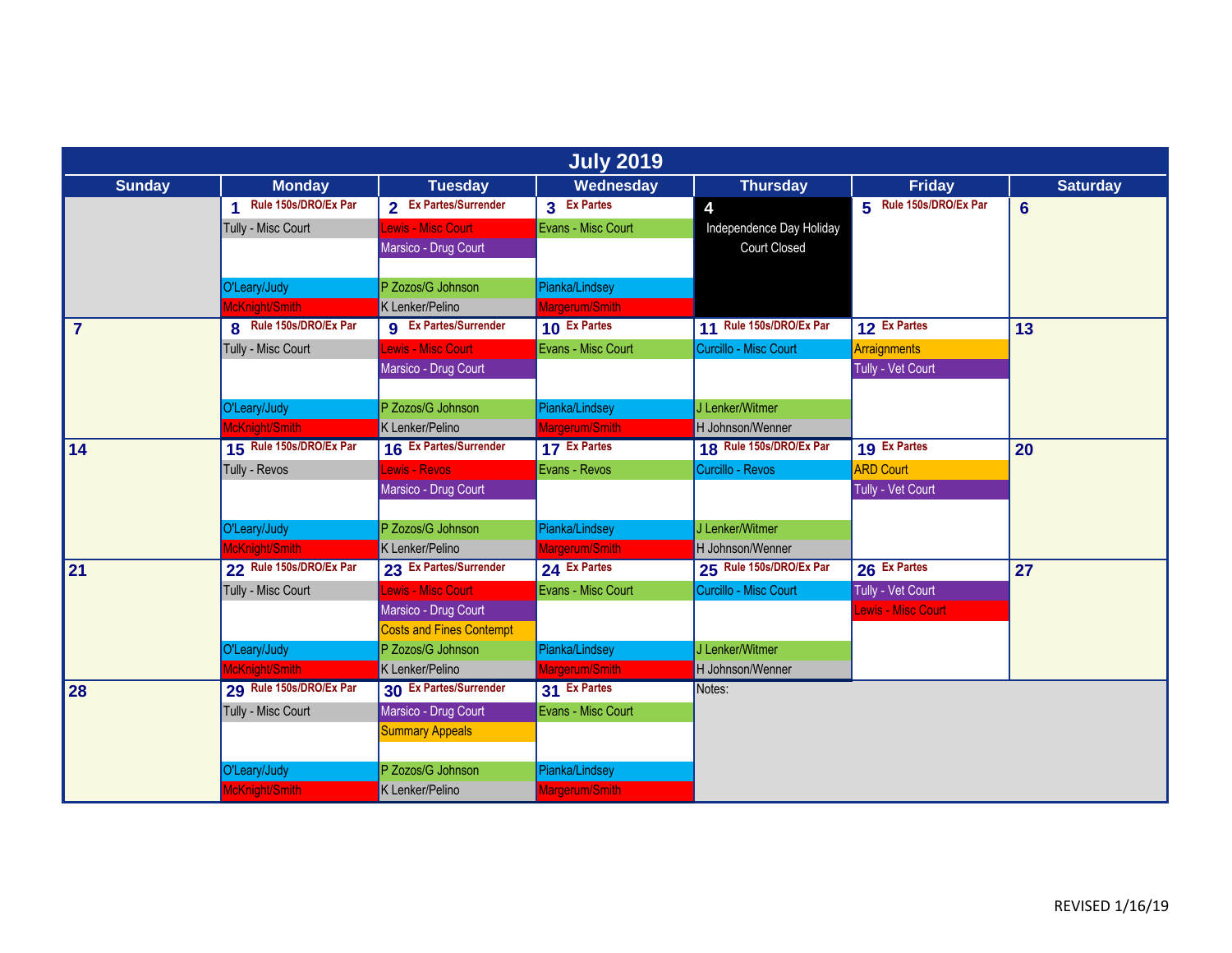|                  | <b>August 2019</b>      |                                           |                    |                         |                    |                         |  |  |
|------------------|-------------------------|-------------------------------------------|--------------------|-------------------------|--------------------|-------------------------|--|--|
| <b>Sunday</b>    | <b>Monday</b>           | <b>Tuesday</b>                            | Wednesday          | <b>Thursday</b>         | <b>Friday</b>      | <b>Saturday</b>         |  |  |
|                  |                         |                                           |                    | 1 Rule 150s/DRO/Ex Par  | 2 Ex Partes        | $\overline{\mathbf{3}}$ |  |  |
|                  |                         |                                           |                    | Curcillo - Misc Court   | Tully - Vet Court  |                         |  |  |
|                  |                         |                                           |                    |                         |                    |                         |  |  |
|                  |                         |                                           |                    |                         |                    |                         |  |  |
|                  |                         |                                           |                    | J Lenker/Witmer         |                    |                         |  |  |
|                  |                         |                                           |                    | H Johnson/Wenner        |                    |                         |  |  |
| $\boldsymbol{4}$ | 5 Rule 150s/DRO/Ex Par  | 6 Ex Partes/Surrender                     | <b>7</b> Ex Partes | 8 Rule 150s/DRO/Ex Par  | <b>g</b> Ex Partes | 10                      |  |  |
|                  | Tully - Misc Court      | ewis - Misc Court                         | Evans - Misc Court | Curcillo - Misc Court   | Arraignments       |                         |  |  |
|                  |                         | Marsico - Drug Court                      |                    |                         | Tully - Vet Court  |                         |  |  |
|                  |                         |                                           |                    |                         |                    |                         |  |  |
|                  | O'Leary/Judy            | P Zozos/G Johnson                         | Pianka/Lindsey     | J Lenker/Witmer         |                    |                         |  |  |
|                  | McKnight/Smith          | K Lenker/Pelino<br>13 Ex Partes/Surrender | Margerum/Smith     | H Johnson/Wenner        |                    |                         |  |  |
| 11               | 12 Rule 150s/DRO/Ex Par |                                           | 14 Ex Partes       | 15 Rule 150s/DRO/Ex Par | 16 Ex Partes       | 17                      |  |  |
|                  | <b>Trial Week</b>       | <b>Trial Week</b>                         | <b>Trial Week</b>  | <b>Trial Week</b>       | <b>Trial Week</b>  |                         |  |  |
|                  |                         | Marsico - Drug Court                      |                    |                         | Tully - Vet Court  |                         |  |  |
|                  |                         |                                           |                    |                         |                    |                         |  |  |
|                  |                         |                                           |                    |                         |                    |                         |  |  |
| 18               | 19 Rule 150s/DRO/Ex Par | 20 Ex Partes/Surrender                    | 21 Ex Partes       | 22 Rule 150s/DRO/Ex Par | 23 Ex Partes       | 24                      |  |  |
|                  | Tully - Revos           | <b>Lewis - Revos</b>                      | Evans - Revos      | Curcillo - Revos        | <b>ARD Court</b>   |                         |  |  |
|                  |                         | Marsico - Drug Court                      |                    |                         | Tully - Vet Court  |                         |  |  |
|                  |                         |                                           |                    |                         |                    |                         |  |  |
|                  | O'Leary/Judy            | P Zozos/G Johnson                         | Pianka/Lindsey     | J Lenker/Witmer         |                    |                         |  |  |
|                  | McKnight/Smith          | K Lenker/Pelino                           | Margerum/Smith     | H Johnson/Wenner        |                    |                         |  |  |
| 25               | 26 Rule 150s/DRO/Ex Par | 27 Ex Partes/Surrender                    | 28 Ex Partes       | 29 Rule 150s/DRO/Ex Par | 30 Ex Partes       | 31                      |  |  |
|                  | Tully - Misc Court      | <b>Lewis - Misc Court</b>                 | Evans - Misc Court | Curcillo - Misc Court   | Tully - Vet Court  |                         |  |  |
|                  |                         | Marsico - Drug Court                      |                    |                         |                    |                         |  |  |
|                  |                         | <b>Summary Appeals</b>                    |                    |                         |                    |                         |  |  |
|                  | O'Leary/Judy            | P Zozos/G Johnson                         | Pianka/Lindsey     | J Lenker/Witmer         |                    |                         |  |  |
|                  | McKnight/Smith          | K Lenker/Pelino                           | Margerum/Smith     | H Johnson/Wenner        |                    |                         |  |  |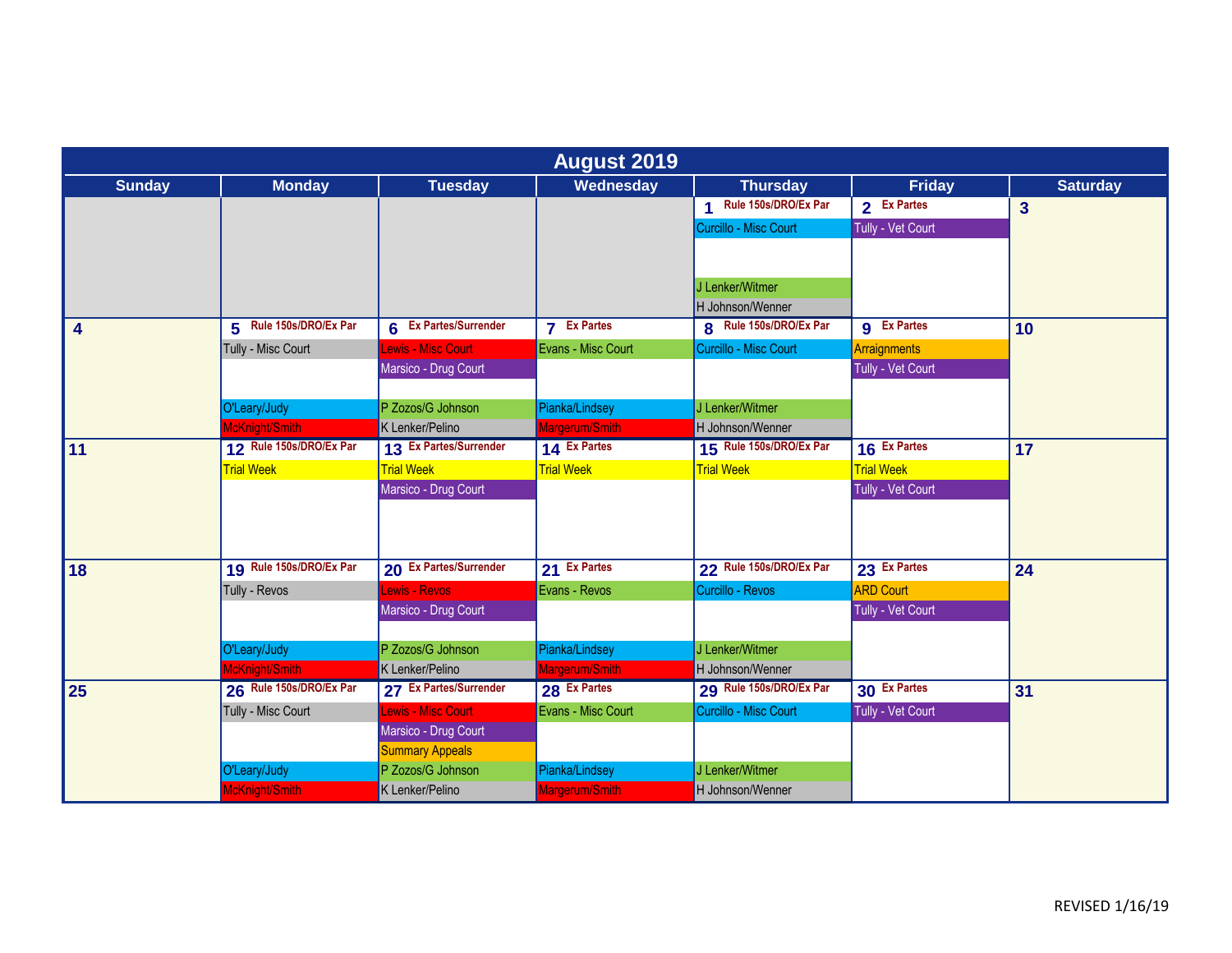| <b>September 2019</b> |                               |                                 |                    |                         |                     |                 |  |  |
|-----------------------|-------------------------------|---------------------------------|--------------------|-------------------------|---------------------|-----------------|--|--|
| <b>Sunday</b>         | <b>Monday</b>                 | <b>Tuesday</b>                  | Wednesday          | <b>Thursday</b>         | <b>Friday</b>       | <b>Saturday</b> |  |  |
| $\blacktriangleleft$  | $\overline{2}$                | 3 Rule 150s/DRO/Ex Par          | 4 Ex Partes        | 5 Rule 150s/DRO/Ex Par  | 6 Ex Partes         | $\overline{7}$  |  |  |
|                       | Labor Day Holiday             | Lewis - Misc Court              | Evans - Misc Court | Curcillo - Misc Court   | Tully - Vet Court   |                 |  |  |
|                       | <b>Court Closed</b>           | Marsico - Drug Court            |                    |                         |                     |                 |  |  |
|                       |                               |                                 |                    |                         |                     |                 |  |  |
|                       |                               | P Zozos/G Johnson               | Pianka/Lindsey     | J Lenker/Witmer         |                     |                 |  |  |
|                       |                               | K Lenker/Pelino                 | Margerum/Smith     | H Johnson/Wenner        |                     |                 |  |  |
| 8                     | <b>g</b> Rule 150s/DRO/Ex Par | 10 Ex Partes/Surrender          | 11 Ex Partes       | 12 Rule 150s/DRO/Ex Par | 13 Ex Partes        | 14              |  |  |
|                       | <b>Trial Week</b>             | <b>Trial Week</b>               | <b>Trial Week</b>  | <b>Trial Week</b>       | <b>Trial Week</b>   |                 |  |  |
|                       |                               | Marsico - Drug Court            |                    |                         | Tully - Vet Court   |                 |  |  |
|                       |                               |                                 |                    |                         |                     |                 |  |  |
|                       |                               |                                 |                    |                         |                     |                 |  |  |
|                       |                               |                                 |                    |                         |                     |                 |  |  |
| 15                    | 16 Rule 150s/DRO/Ex Par       | 17 Ex Partes/Surrender          | 18 Ex Partes       | 19 Rule 150s/DRO/Ex Par | 20 Ex Partes        | 21              |  |  |
|                       | Tully - Revos                 | <b>Lewis - Revos</b>            | Evans - Revos      | Curcillo - Revos        | <b>Arraignments</b> |                 |  |  |
|                       |                               | Marsico - Drug Court            |                    |                         | Tully - Vet Court   |                 |  |  |
|                       |                               | <b>Costs and Fines Contempt</b> |                    |                         |                     |                 |  |  |
|                       | O'Leary/Judy                  | P Zozos/G Johnson               | Pianka/Lindsey     | J Lenker/Witmer         |                     |                 |  |  |
|                       | McKnight/Smith                | K Lenker/Pelino                 | Margerum/Smith     | H Johnson/Wenner        |                     |                 |  |  |
| 22                    | 23 Rule 150s/DRO/Ex Par       | 24 Ex Partes/Surrender          | 25 Ex Partes       | 26 Rule 150s/DRO/Ex Par | 27 Ex Partes        | 28              |  |  |
|                       | Tully - Misc Court            | Lewis - Misc Court              | Evans - Misc Court | Curcillo - Misc Court   | <b>ARD Court</b>    |                 |  |  |
|                       |                               | Marsico - Drug Court            |                    |                         | Tully - Vet Court   |                 |  |  |
|                       |                               | <b>Summary Appeals</b>          |                    |                         |                     |                 |  |  |
|                       | O'Leary/Judy                  | P Zozos/G Johnson               | Pianka/Lindsey     | J Lenker/Witmer         |                     |                 |  |  |
|                       | McKnight/Smith                | K Lenker/Pelino                 | Margerum/Smith     | H Johnson/Wenner        |                     |                 |  |  |
| 29                    | 30 Rule 150s/DRO/Ex Par       | Notes:                          |                    |                         |                     |                 |  |  |
|                       | Tully - Misc Court            |                                 |                    |                         |                     |                 |  |  |
|                       |                               |                                 |                    |                         |                     |                 |  |  |
|                       |                               |                                 |                    |                         |                     |                 |  |  |
|                       | O'Leary/Judy                  |                                 |                    |                         |                     |                 |  |  |
|                       | McKnight/Smith                |                                 |                    |                         |                     |                 |  |  |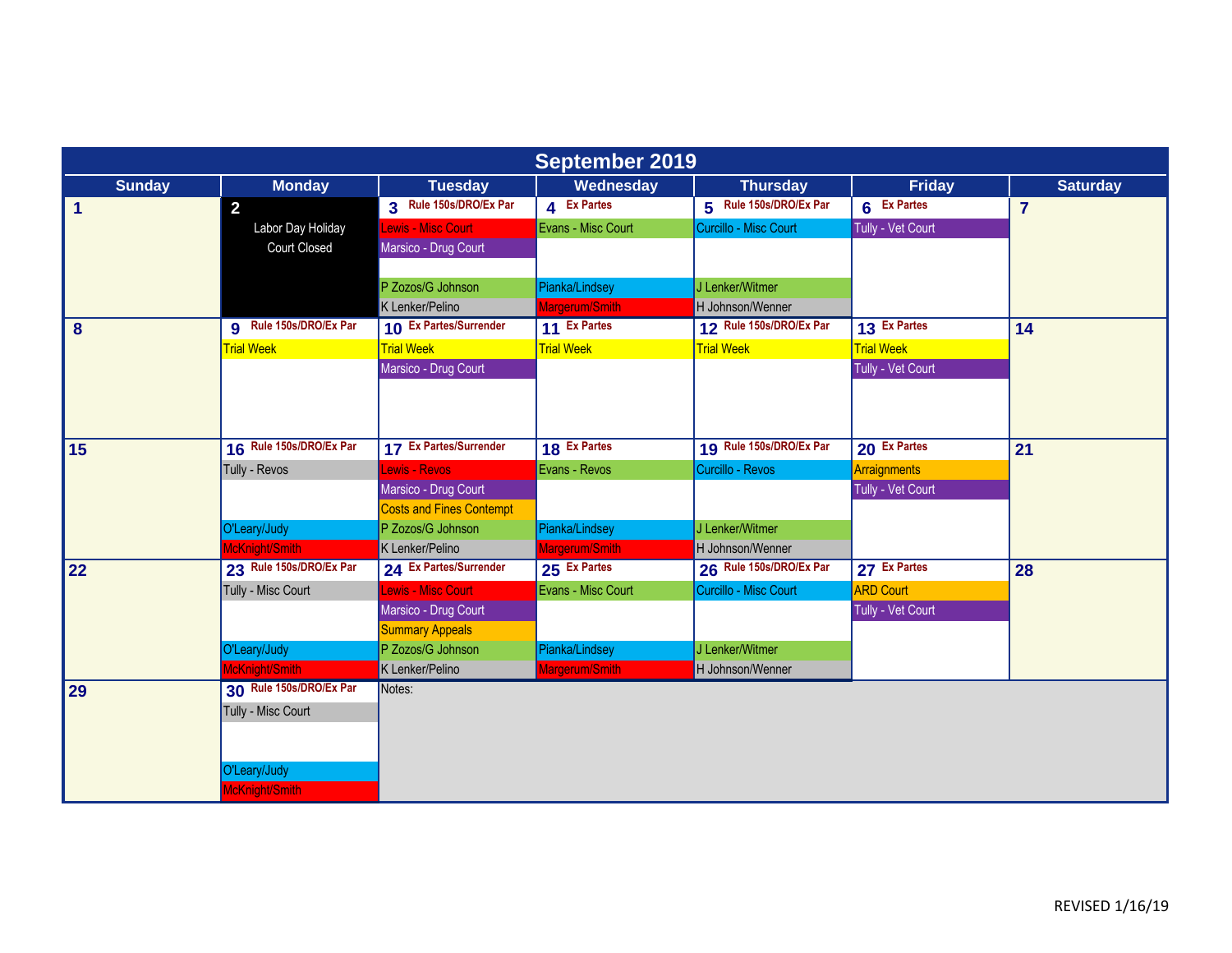| October 2019   |                                                 |                              |                    |                         |                   |                 |  |  |
|----------------|-------------------------------------------------|------------------------------|--------------------|-------------------------|-------------------|-----------------|--|--|
| <b>Sunday</b>  | <b>Monday</b>                                   | <b>Tuesday</b>               | Wednesday          | <b>Thursday</b>         | <b>Friday</b>     | <b>Saturday</b> |  |  |
|                |                                                 | 1 Ex Partes/Surrender        | 2 Ex Partes        | 3 Rule 150s/DRO/Ex Par  | 4 Ex Partes       | 5               |  |  |
|                |                                                 | Lewis - Misc Court           | Evans - Misc Court | Curcillo - Misc Court   | Tully - Vet Court |                 |  |  |
|                |                                                 | Marsico - Drug Court         |                    |                         |                   |                 |  |  |
|                |                                                 | P Zozos/G Johnson            | Pianka/Lindsey     | J Lenker/Witmer         |                   |                 |  |  |
|                |                                                 | K Lenker/Pelino              | Margerum/Smith     | H Johnson/Wenner        |                   |                 |  |  |
| $6\phantom{1}$ | Rule 150s/DRO/Ex Par<br>$\overline{\mathbf{z}}$ | <b>8</b> Ex Partes/Surrender | <b>g</b> Ex Partes | 10 Rule 150s/DRO/Ex Par | 11 Ex Partes      | 12              |  |  |
|                | Tully - Misc Court                              | ewis - Misc Court            | Evans - Misc Court | Curcillo - Misc Court   | Arraignments      |                 |  |  |
|                |                                                 | Marsico - Drug Court         |                    |                         | Tully - Vet Court |                 |  |  |
|                |                                                 |                              |                    |                         |                   |                 |  |  |
|                | O'Leary/Judy                                    | P Zozos/G Johnson            | Pianka/Lindsey     | J Lenker/Witmer         |                   |                 |  |  |
|                | McKnight/Smith                                  | K Lenker/Pelino              | Margerum/Smith     | H Johnson/Wenner        |                   |                 |  |  |
| 13             | 14 Rule 150s/DRO/Ex Par                         | 15 Ex Partes/Surrender       | 16 Ex Partes       | 17 Rule 150s/DRO/Ex Par | 18 Ex Partes      | 19              |  |  |
|                | Tully - Misc Court                              | <b>Lewis - Misc Court</b>    | Evans - Misc Court | Curcillo - Misc Court   | <b>ARD Court</b>  |                 |  |  |
|                |                                                 | Marsico - Drug Court         |                    |                         | Tully - Vet Court |                 |  |  |
|                |                                                 |                              |                    |                         |                   |                 |  |  |
|                | O'Leary/Judy                                    | P Zozos/G Johnson            | Pianka/Lindsey     | J Lenker/Witmer         |                   |                 |  |  |
|                | McKnight/Smith                                  | K Lenker/Pelino              | Margerum/Smith     | H Johnson/Wenner        |                   |                 |  |  |
| 20             | 21 Rule 150s/DRO/Ex Par                         | 22 Ex Partes/Surrender       | 23 Ex Partes       | 24 Rule 150s/DRO/Ex Par | 25 Ex Partes      | 26              |  |  |
|                | <b>Trial Week</b>                               | <b>Trial Week</b>            | <b>Trial Week</b>  | <b>Trial Week</b>       | <b>Trial Week</b> |                 |  |  |
|                |                                                 | Marsico - Drug Court         |                    |                         | Tully - Vet Court |                 |  |  |
|                |                                                 |                              |                    |                         |                   |                 |  |  |
|                |                                                 |                              |                    |                         |                   |                 |  |  |
| 27             | 28 Rule 150s/DRO/Ex Par                         | 29 Ex Partes/Surrender       | 30 Ex Partes       | 31 Rule 150s/DRO/Ex Par | Notes:            |                 |  |  |
|                | Tully - Revos                                   | <b>Lewis - Revos</b>         | Evans - Revos      | Curcillo - Revos        |                   |                 |  |  |
|                |                                                 | Marsico - Drug Court         |                    |                         |                   |                 |  |  |
|                |                                                 | <b>Summary Appeals</b>       |                    |                         |                   |                 |  |  |
|                | O'Leary/Judy                                    | P Zozos/G Johnson            | Pianka/Lindsey     | J Lenker/Witmer         |                   |                 |  |  |
|                | McKnight/Smith                                  | K Lenker/Pelino              | Margerum/Smith     | H Johnson/Wenner        |                   |                 |  |  |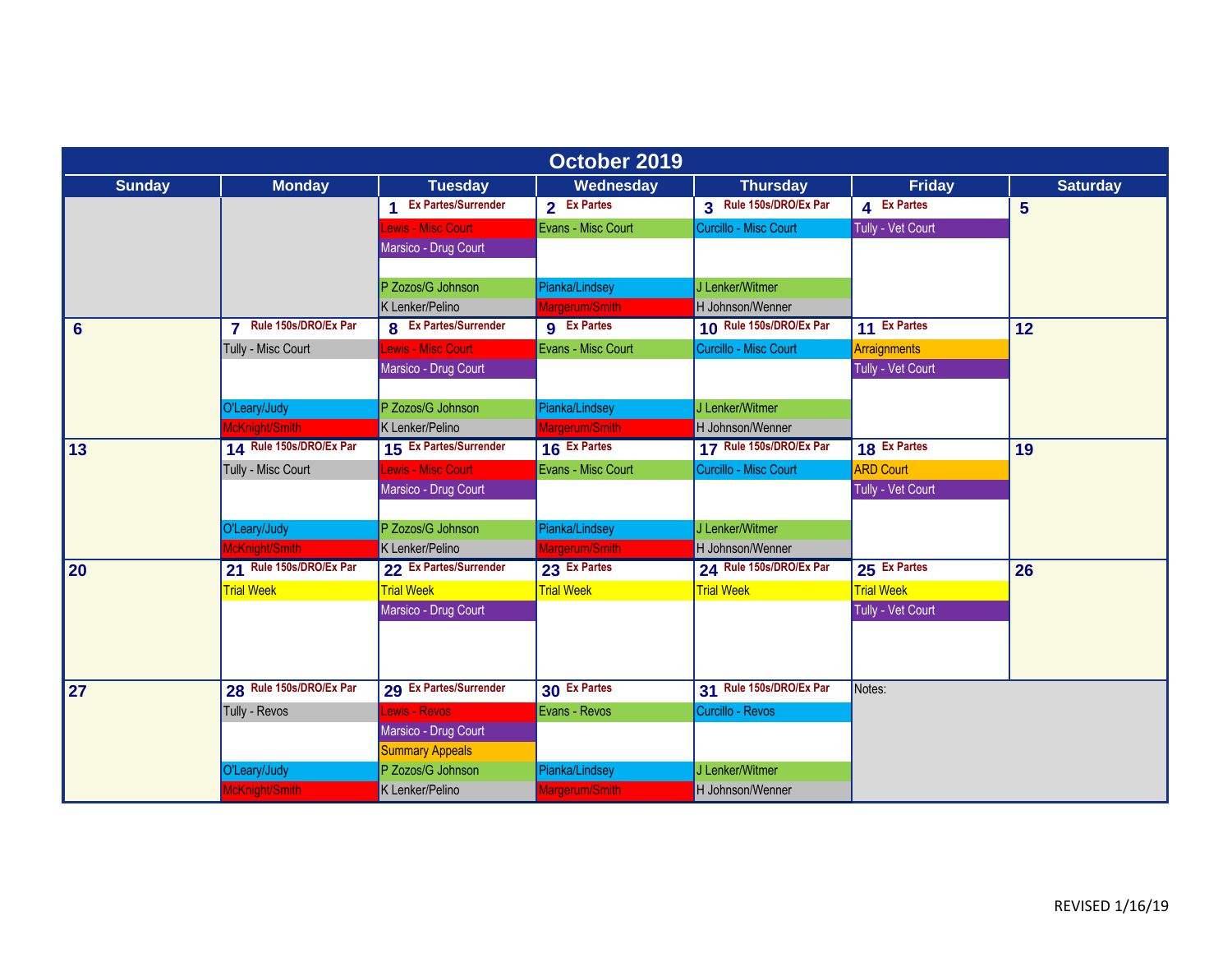|                         | November 2019           |                                 |                    |                          |                         |                 |  |  |  |
|-------------------------|-------------------------|---------------------------------|--------------------|--------------------------|-------------------------|-----------------|--|--|--|
| <b>Sunday</b>           | <b>Monday</b>           | <b>Tuesday</b>                  | Wednesday          | <b>Thursday</b>          | <b>Friday</b>           | <b>Saturday</b> |  |  |  |
|                         |                         |                                 |                    |                          | 1 Ex Partes             | $\overline{2}$  |  |  |  |
|                         |                         |                                 |                    |                          | Tully - Vet Court       |                 |  |  |  |
|                         |                         |                                 |                    |                          |                         |                 |  |  |  |
|                         |                         |                                 |                    |                          |                         |                 |  |  |  |
|                         |                         |                                 |                    |                          |                         |                 |  |  |  |
| $\overline{\mathbf{3}}$ | 4 Rule 150s/DRO/Ex Par  | 5 Ex Partes/Surrender           | 6 Ex Partes        | 7 Rule 150s/DRO/Ex Par   | 8 Ex Partes             | 9               |  |  |  |
|                         | Tully - Misc Court      | <b>Lewis - Misc Court</b>       | Evans - Misc Court | Curcillo - Misc Court    | Arraignments            |                 |  |  |  |
|                         |                         | Marsico - Drug Court            |                    |                          | Tully - Vet Court       |                 |  |  |  |
|                         |                         |                                 |                    |                          |                         |                 |  |  |  |
|                         | O'Leary/Judy            | P Zozos/G Johnson               | Pianka/Lindsey     | J Lenker/Witmer          |                         |                 |  |  |  |
|                         | McKnight/Smith          | K Lenker/Pelino                 | Margerum/Smith     | H Johnson/Wenner         |                         |                 |  |  |  |
| 10                      | 11                      | 12 Rule 150s/DRO/Ex Par         | 13 Ex Partes       | 14 Rule 150s/DRO/Ex Par  | 15 Ex Partes            | 16              |  |  |  |
|                         | Veterans Day Holiday    | Lewis - Revos                   | Evans - Revos      | Curcillo - Revos         | <b>ARD Court</b>        |                 |  |  |  |
|                         | <b>Court Closed</b>     | Marsico - Drug Court            |                    |                          | Tully - Vet Court       |                 |  |  |  |
|                         |                         |                                 |                    |                          |                         |                 |  |  |  |
|                         |                         | P Zozos/G Johnson               | Pianka/Lindsey     | J Lenker/Witmer          |                         |                 |  |  |  |
|                         |                         | K Lenker/Pelino                 | Margerum/Smith     | H Johnson/Wenner         |                         |                 |  |  |  |
| 17                      | 18 Rule 150s/DRO/Ex Par | 19 Ex Partes/Surrender          | 20 Ex Partes       | 21 Rule 150s/DRO/Ex Par  | 22 Ex Partes            | 23              |  |  |  |
|                         | Tully - Revos           | Lewis - Misc Court              | Evans - Misc Court | Curcillo - Misc Court    | Tully - Vet Court       |                 |  |  |  |
|                         |                         | Marsico - Drug Court            |                    |                          |                         |                 |  |  |  |
|                         |                         | <b>Costs and Fines Contempt</b> |                    |                          |                         |                 |  |  |  |
|                         | O'Leary/Judy            | P Zozos/G Johnson               | Pianka/Lindsey     | J Lenker/Witmer          |                         |                 |  |  |  |
|                         | McKnight/Smith          | K Lenker/Pelino                 | Margerum/Smith     | H Johnson/Wenner         |                         |                 |  |  |  |
| 24                      | 25 Rule 150s/DRO/Ex Par | 26 Ex Partes/Surrender          | 27 Ex Partes       | 28                       | 29 Rule 150s/DRO/Ex Par | 30              |  |  |  |
|                         | Tully - Misc Court      | Lewis - Misc Court              | Evans - Misc Court | Thanksgiving Day Holiday |                         |                 |  |  |  |
|                         |                         | Marsico - Drug Court            |                    | <b>Court Closed</b>      |                         |                 |  |  |  |
|                         |                         | <b>Summary Appeals</b>          |                    |                          |                         |                 |  |  |  |
|                         | O'Leary/Judy            | P Zozos/G Johnson               | Pianka/Lindsey     |                          |                         |                 |  |  |  |
|                         | McKnight/Smith          | K Lenker/Pelino                 | Margerum/Smith     |                          |                         |                 |  |  |  |